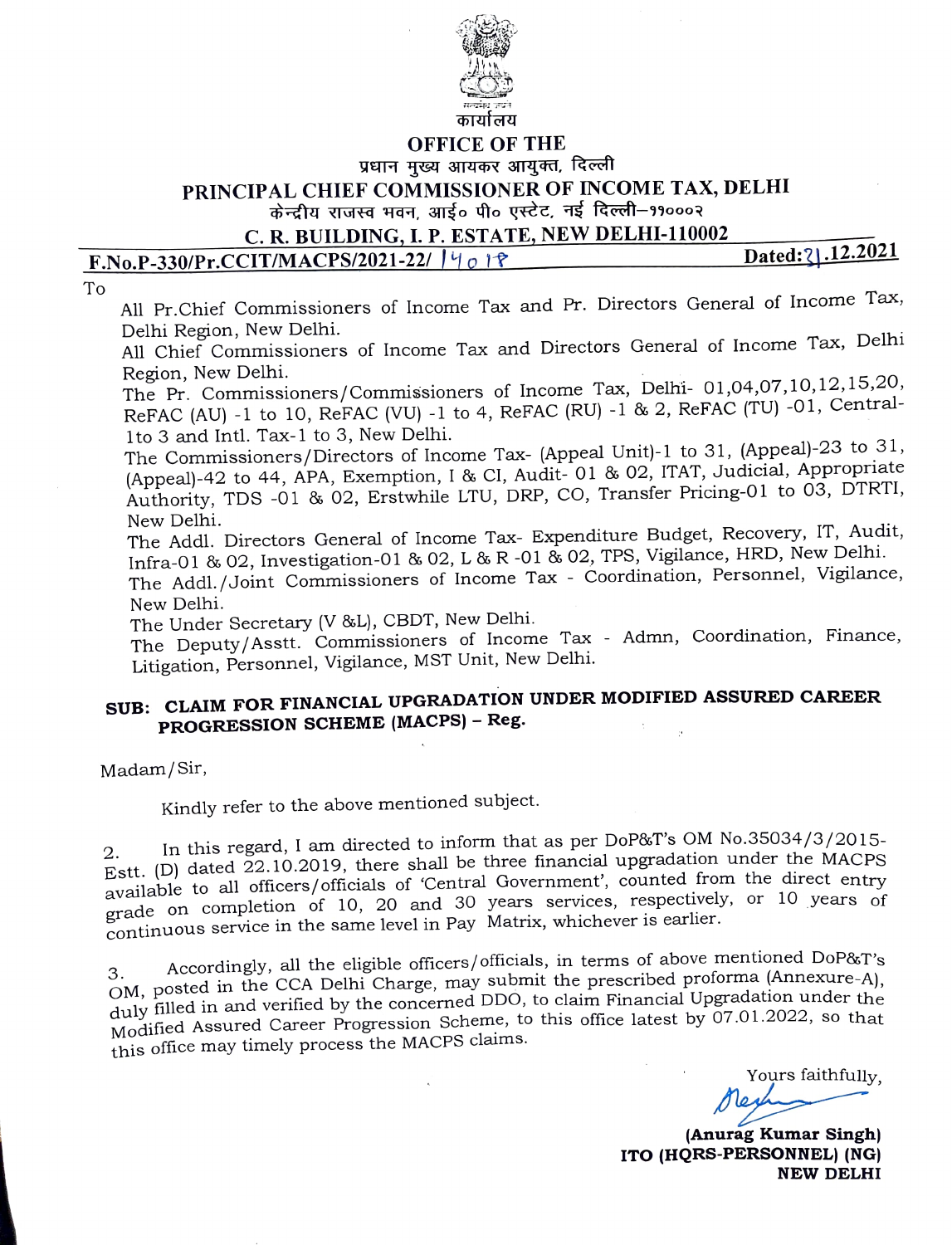## CLAIM FOR FINANCIAL UPGRADATION UNDER MODIFIED ASSURED CAREER PROGRESSION SCHEME (MACP) FOR THE CENTRAL GOVT. CIVILIAN EMPLOYEES (DoPTs O.M. NO. 35034 /3/ 2008 -Estt. (D) DATE 19.05.2009)

| 1) Name of the Govt. Servant                                                                                                                                                    |                                                                                                                                                                                                                                                                                                                      |
|---------------------------------------------------------------------------------------------------------------------------------------------------------------------------------|----------------------------------------------------------------------------------------------------------------------------------------------------------------------------------------------------------------------------------------------------------------------------------------------------------------------|
| 2) Date of Birth                                                                                                                                                                |                                                                                                                                                                                                                                                                                                                      |
| 3) Present place of posting                                                                                                                                                     |                                                                                                                                                                                                                                                                                                                      |
| 4) Date of appointment in govt. Service :<br>(as direct recruit)<br>5) Designation & Pay scale at the:                                                                          |                                                                                                                                                                                                                                                                                                                      |
| time of entry in Govt. Service<br>6) Present Designation & Pay Scale                                                                                                            |                                                                                                                                                                                                                                                                                                                      |
| 7) Details of promotion earned so far                                                                                                                                           | the contract of the contract of the contract of the contract of the contract of                                                                                                                                                                                                                                      |
|                                                                                                                                                                                 |                                                                                                                                                                                                                                                                                                                      |
| 8) Details of financial upgradation(s)<br>allowed under ACP Scheme                                                                                                              | <u> 1989 - Johann Harry Harry Harry Harry Harry Harry Harry Harry Harry Harry Harry Harry Harry Harry Harry Harry</u><br><u> 1989 - Johann Barbara, martin da kasar masa a shekara ta 1989 - An tsa a shekara tsa a shekara tsa a shekara</u><br><u> 1989 - Johann Stein, mars an deus Amerikaansk kommunister (</u> |
| 9) Whether any promotion forgone<br>or refused during the service.<br>10) Whether joined from surplus cell or<br>on inter charge transfer(if yes, then<br>give details thereof) | <u> 1989 - Johann Barbara, martin amerikan basal dan berasal dan berasal dalam basal dalam basal dalam basal dala</u>                                                                                                                                                                                                |
|                                                                                                                                                                                 |                                                                                                                                                                                                                                                                                                                      |

11) Whether any disciplinary/penalty proceedings pending/ imposed during the service.

Certified that the particulars given above are true and correct and that nothing relevant has been concealed.

 $\ddot{\cdot}$ 

(Signature of the Govt. Employee)

(Name

Contact No of the Employee: